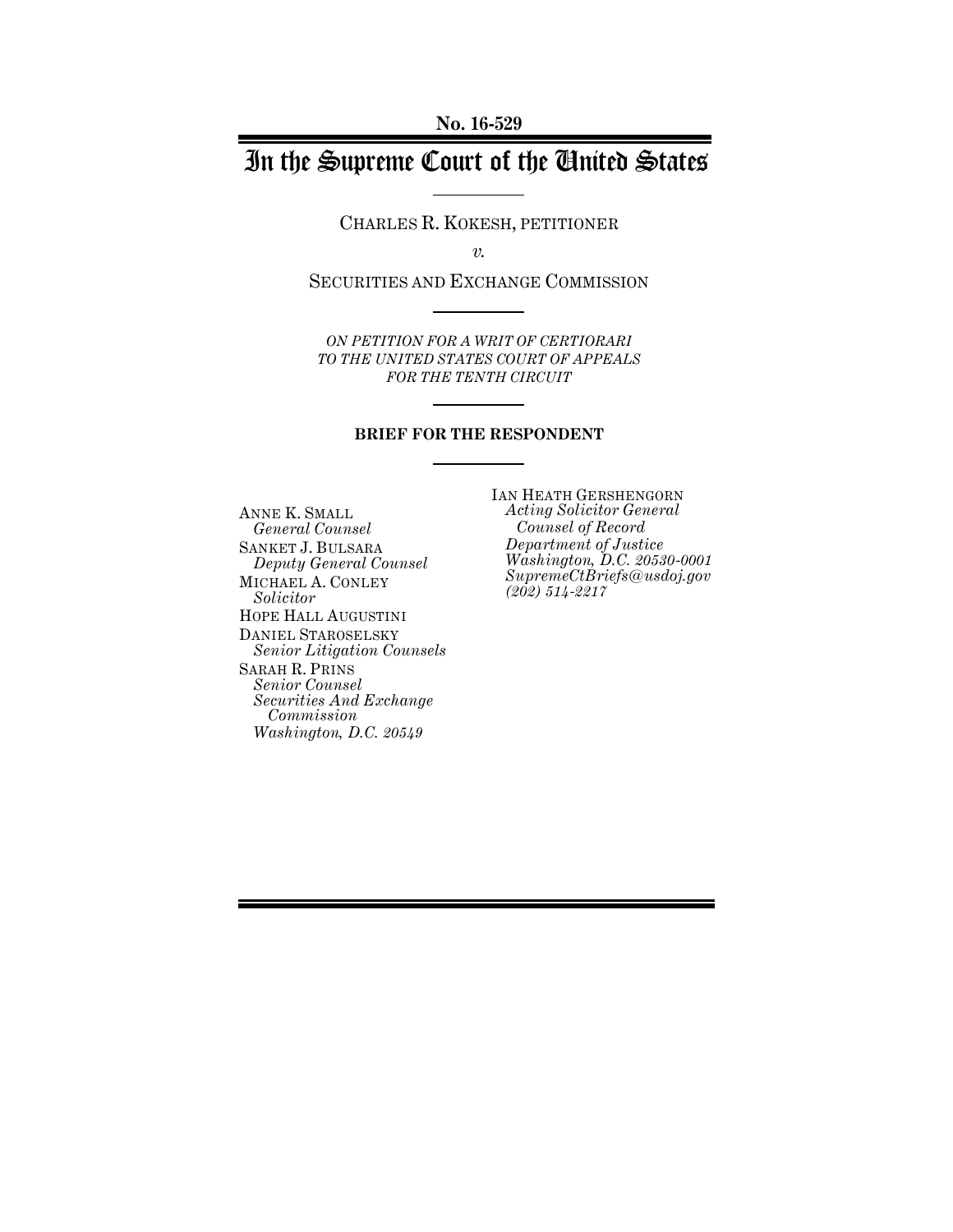## **QUESTION PRESENTED**

Whether the Securities and Exchange Commission's equitable claims for disgorgement are subject to the five-year statute of limitations in 28 U.S.C. 2462, which applies to claims for "any civil fine, penalty, or forfeiture."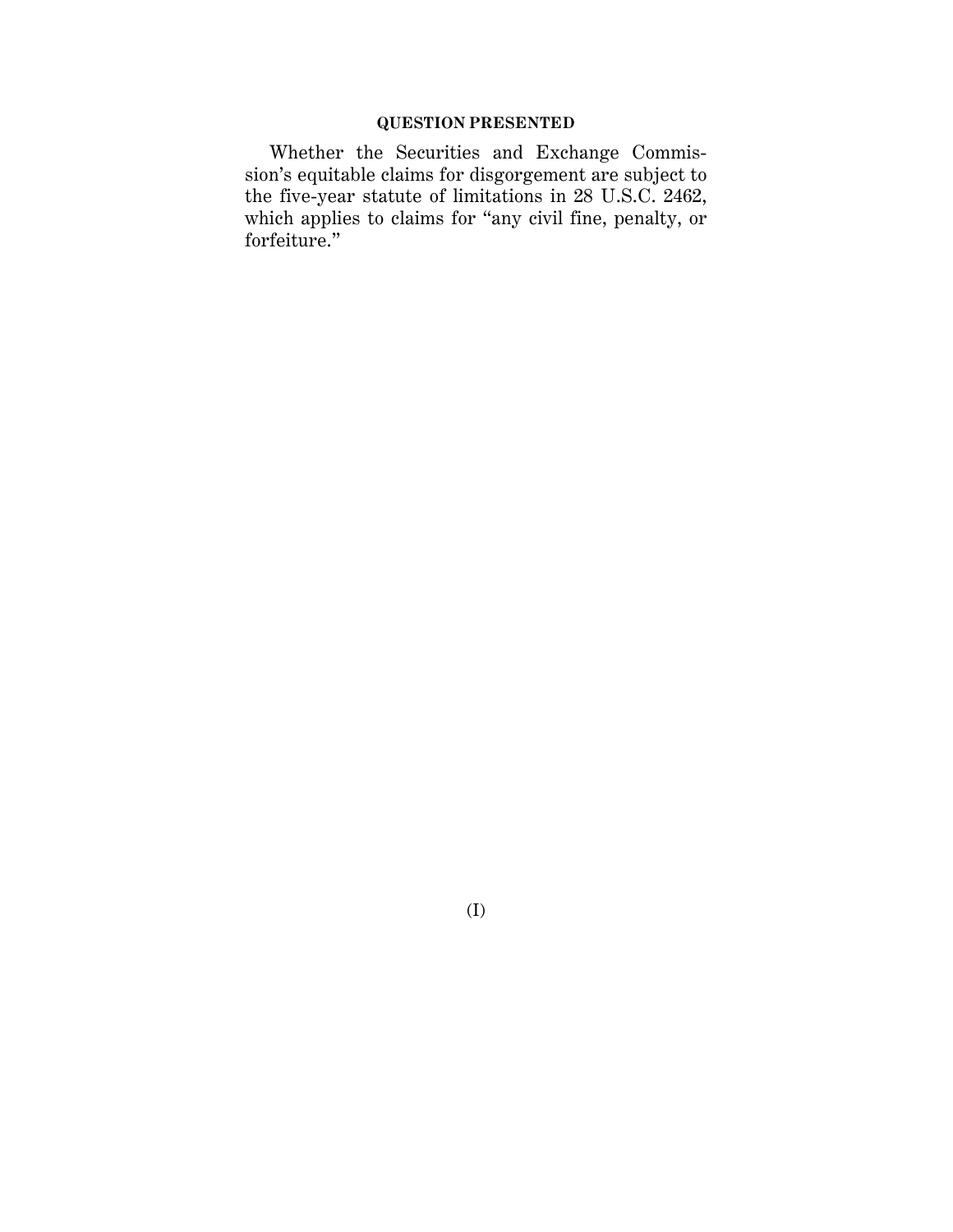## **TABLE OF CONTENTS**

Page

## **TABLE OF AUTHORITIES**

## Cases:

| Feltner v. Columbia Pictures Television, Inc.,            |  |
|-----------------------------------------------------------|--|
|                                                           |  |
|                                                           |  |
| Lampf, Pleva, Lipkind, Prupis & Petigrow v.               |  |
|                                                           |  |
| Meeker v. Lehigh Valley R.R. Co., 236 U.S. 412            |  |
|                                                           |  |
| Porter v. Warner Holding Co., 328 U.S. 395 (1946) 2, 8    |  |
|                                                           |  |
| $SEC$ v. Banner Fund Int'l, 211 F.3d 602 (D.C. Cir.       |  |
|                                                           |  |
| SEC v. Capital Gains Research Bureau, Inc.,               |  |
|                                                           |  |
|                                                           |  |
| SEC v. Graham, 823 F.3d 1357 (11th Cir. 2016)  7, 10      |  |
| SEC v. Pentagon Capital Mgmt., 725 F.3d 279               |  |
| (2d Cir. 2013), cert. denied, 134 S. Ct. 2896 (2014) 9    |  |
| $SEC$ v. $Rind$ , 991 F.2d 1486 (9th Cir.), cert. denied, |  |
|                                                           |  |
| SEC v. Tambone, 550 F.3d 106 (1st Cir. 2008),             |  |
| reh'g en banc granted and opinion withdrawn,              |  |
| 573 F.3d 54 (1st Cir. 2009), reinstated in relevant       |  |
|                                                           |  |

(III)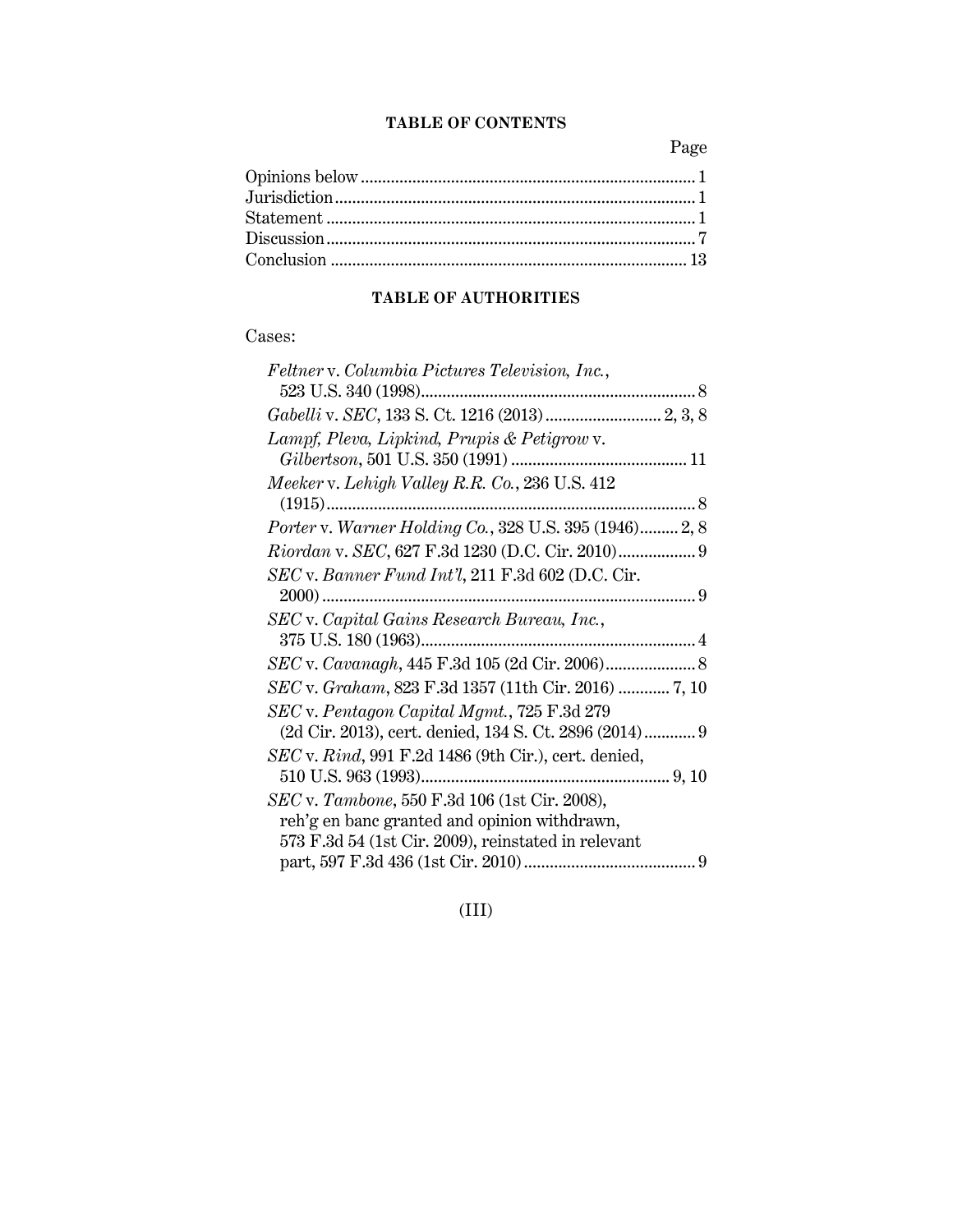| Cases—Continued:                                                                                      | Page |
|-------------------------------------------------------------------------------------------------------|------|
| Sheldon v. Metro-Goldwyn Pictures Corp., 309 U.S.                                                     |      |
| United States v. Mann, 26 F. Cas. 1153 (D.N.H.                                                        |      |
| United States v. 92 Buena Vista Ave., 507 U.S. 111                                                    |      |
| United States v. Telluride Co., 146 F.3d 1241                                                         |      |
| United States SEC v. Maxxon, Inc., 465 F.3d 174,<br>1179 (10th Cir. 2006), cert. denied, 550 U.S. 905 |      |
|                                                                                                       |      |

## Statutes and rule:

| Investment Advisers Act of 1940, 15 U.S.C. 80b-1   |  |
|----------------------------------------------------|--|
| et seq.:                                           |  |
|                                                    |  |
|                                                    |  |
|                                                    |  |
|                                                    |  |
| Investment Company Act of 1940, 15 U.S.C. 80a-1    |  |
| et seq.                                            |  |
|                                                    |  |
| Securities Enforcement Remedies and Penny Stock    |  |
| Reform Act of 1990, Pub. L. No. 101-429, 104 Stat. |  |
|                                                    |  |
| Securities Exchange Act of 1934, 15 U.S.C. 78a     |  |
| et seq.                                            |  |
|                                                    |  |
|                                                    |  |
|                                                    |  |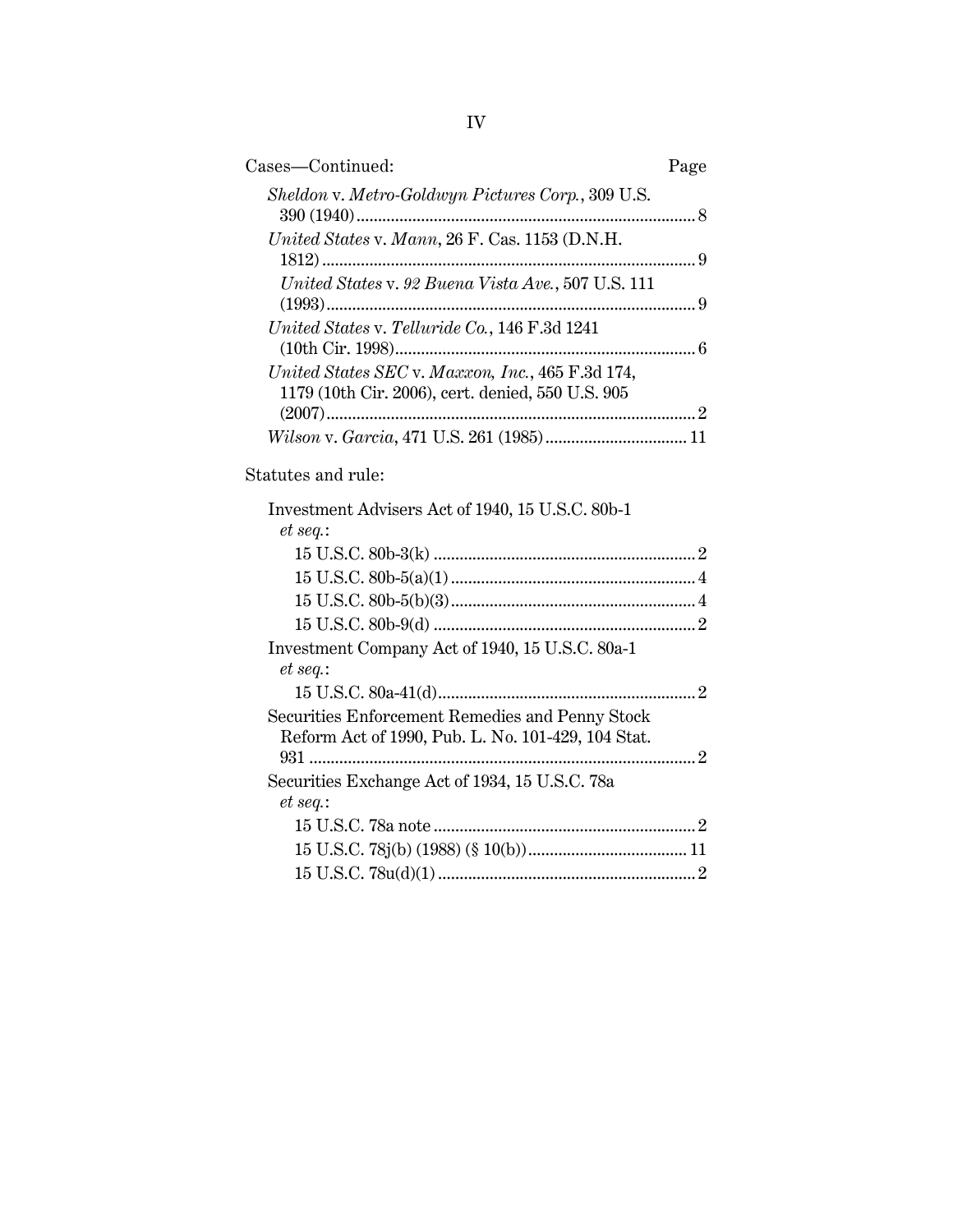| Statutes and rule-Continued:                        | Page |
|-----------------------------------------------------|------|
|                                                     |      |
|                                                     |      |
|                                                     |      |
|                                                     |      |
|                                                     |      |
| Miscellaneous:                                      |      |
| H.R. Rep. No. 616, 101st Cong., 2d Sess. (1990)  11 |      |
| U.S. Sec. & Exch. Comm'n:                           |      |
| SEC Regional Offices, https://www.sec.gov/          |      |
| page/sec-regional-offices (last visited             |      |

*Select SEC and Market Data, Fiscal 2015*, www.sec.gov/reportspubs/select-sec-andmarket-data/secstats2015.pdf (last visited

Dec. 9, 2016) ............................................................... 11

Dec. 9, 2016) ............................................................... 11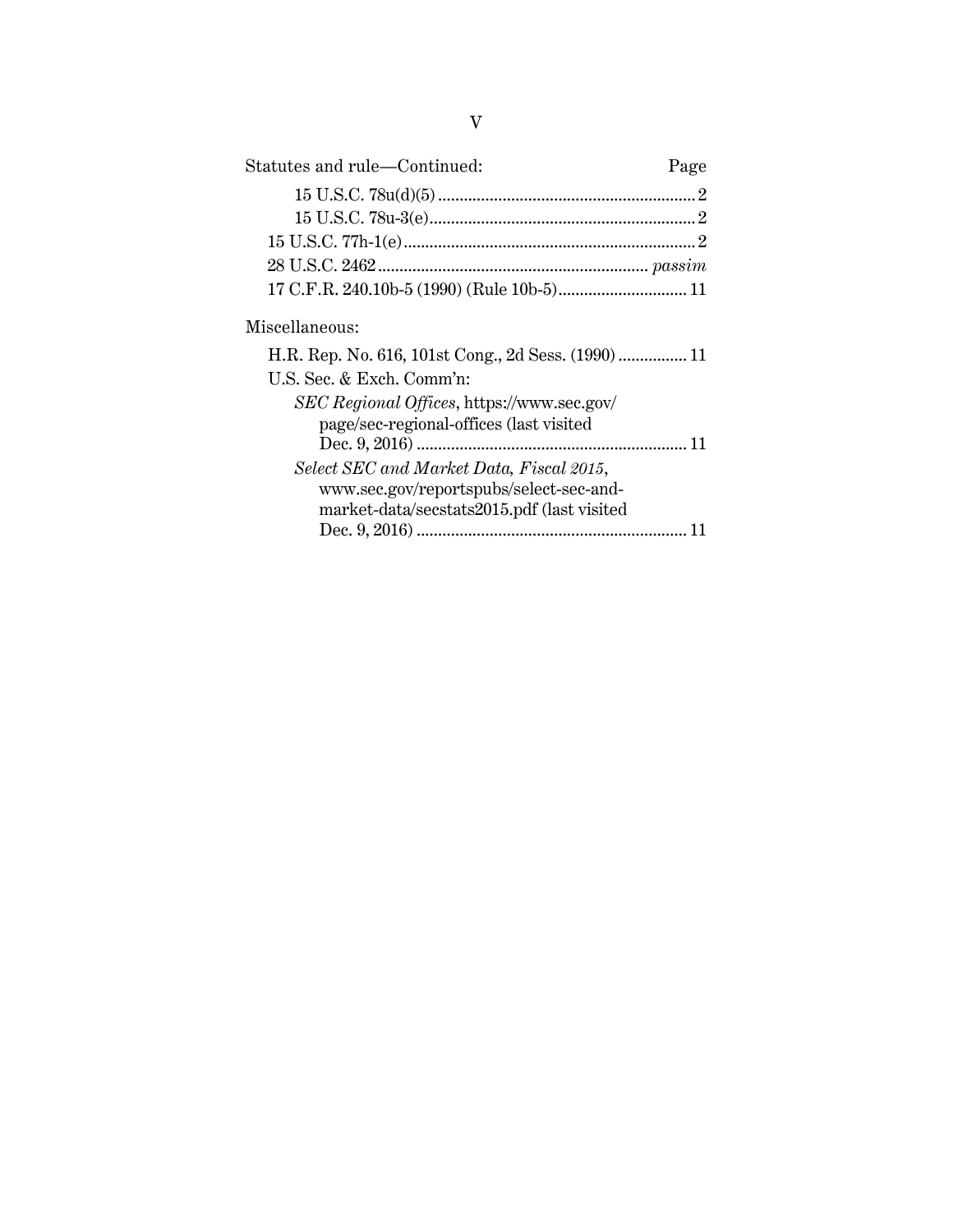# In the Supreme Court of the United States

No. 16-529 CHARLES R. KOKESH, PETITIONER

*v.*

SECURITIES AND EXCHANGE COMMISSION

*ON PETITION FOR A WRIT OF CERTIORARI TO THE UNITED STATES COURT OF APPEALS FOR THE TENTH CIRCUIT*

#### **BRIEF FOR THE RESPONDENT**

#### **OPINIONS BELOW**

The opinion of the court of appeals (Pet. App. 1a-19a) is reported at 834 F.3d 1158. The opinion of the district court (Pet. App. 20a-47a) is not published in the *Federal Supplement* but is available at 2015 WL 11142470.

#### **JURISDICTION**

The judgment of the court of appeals was entered on August 23, 2016. The petition for a writ of certiorari was filed on October 18, 2016. The jurisdiction of this Court is invoked under 28 U.S.C. 1254(1).

#### **STATEMENT**

1. a. Congress has authorized the Securities and Exchange Commission (SEC) to bring civil enforcement actions seeking relief for violations of the Securities Exchange Act of 1934 (Exchange Act), the Investment Advisers Act of 1940 (Advisers Act), and the

## (1)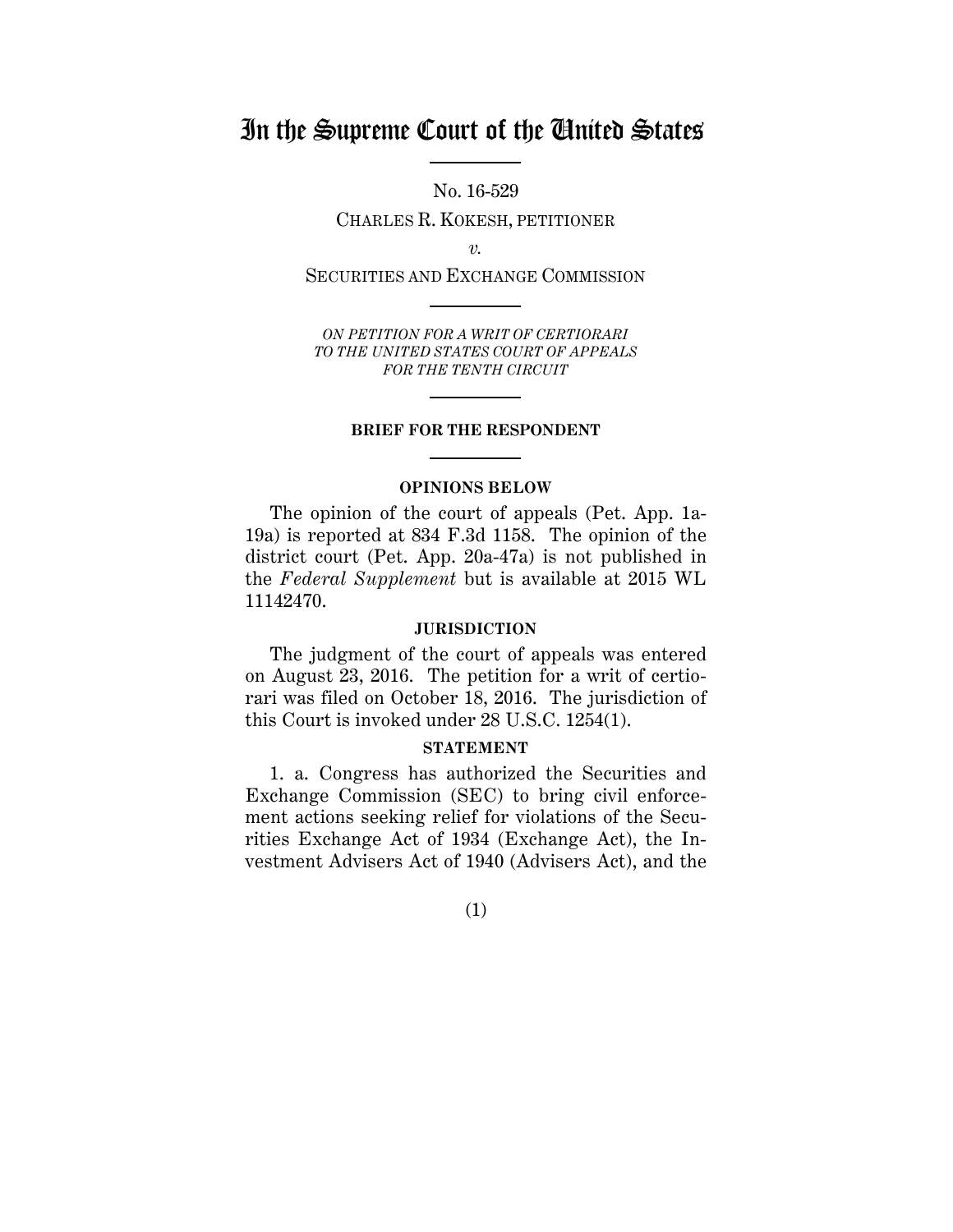Investment Company Act of 1940 (Investment Company Act). See 15 U.S.C. 78u(d)(1); 15 U.S.C. 80b-9(d); 15 U.S.C. 80a-41(d). Such actions may seek equitable relief as well as civil monetary penalties. See *ibid.*; Securities Enforcement Remedies and Penny Stock Reform Act of 1990, Pub. L. No. 101-429, 104 Stat. 931 (15 U.S.C. 78a note); see also 15 U.S.C. 77h-1(e), 78u-3(e), 80b-3(k)(5) (authorizing the Commission to order "accounting and disgorgement" in administrative proceedings).

"In any action or proceeding brought or instituted by the Commission under any provision of the securities laws, \* \* \* any Federal court may grant[] any equitable relief that may be appropriate or necessary for the benefit of investors." 15 U.S.C. 78u(d)(5). Federal courts' equitable powers in such cases include the authority to order "disgorge[ment]" of profits that were "acquired in violation" of those laws. *Porter* v. *Warner Holding Co.*, 328 U.S. 395, 398-399 (1946); see, *e.g.*, *United States SEC* v. *Maxxon, Inc.*, 465 F.3d 1174, 1179 (10th Cir. 2006), cert. denied, 550 U.S. 905 (2007).

b. Congress has not specified a statute of limitations for an SEC enforcement action alleging a violation of the Exchange Act, the Advisers Act, or the Investment Company Act. But Congress has enacted a statute of limitations, 28 U.S.C. 2462, that governs "penalty provisions throughout the U.S. Code." *Gabelli* v. *SEC*, 133 S. Ct. 1216, 1219 (2013). "This statute of limitations is not specific to \* \* \* securities law; it governs many penalty provisions \* \* \* . Its origins date back to at least 1839, and it took on its current form in 1948." *Ibid.* Section 2462 states:

Except as otherwise provided by Act of Congress, an action, suit or proceeding for the enforcement of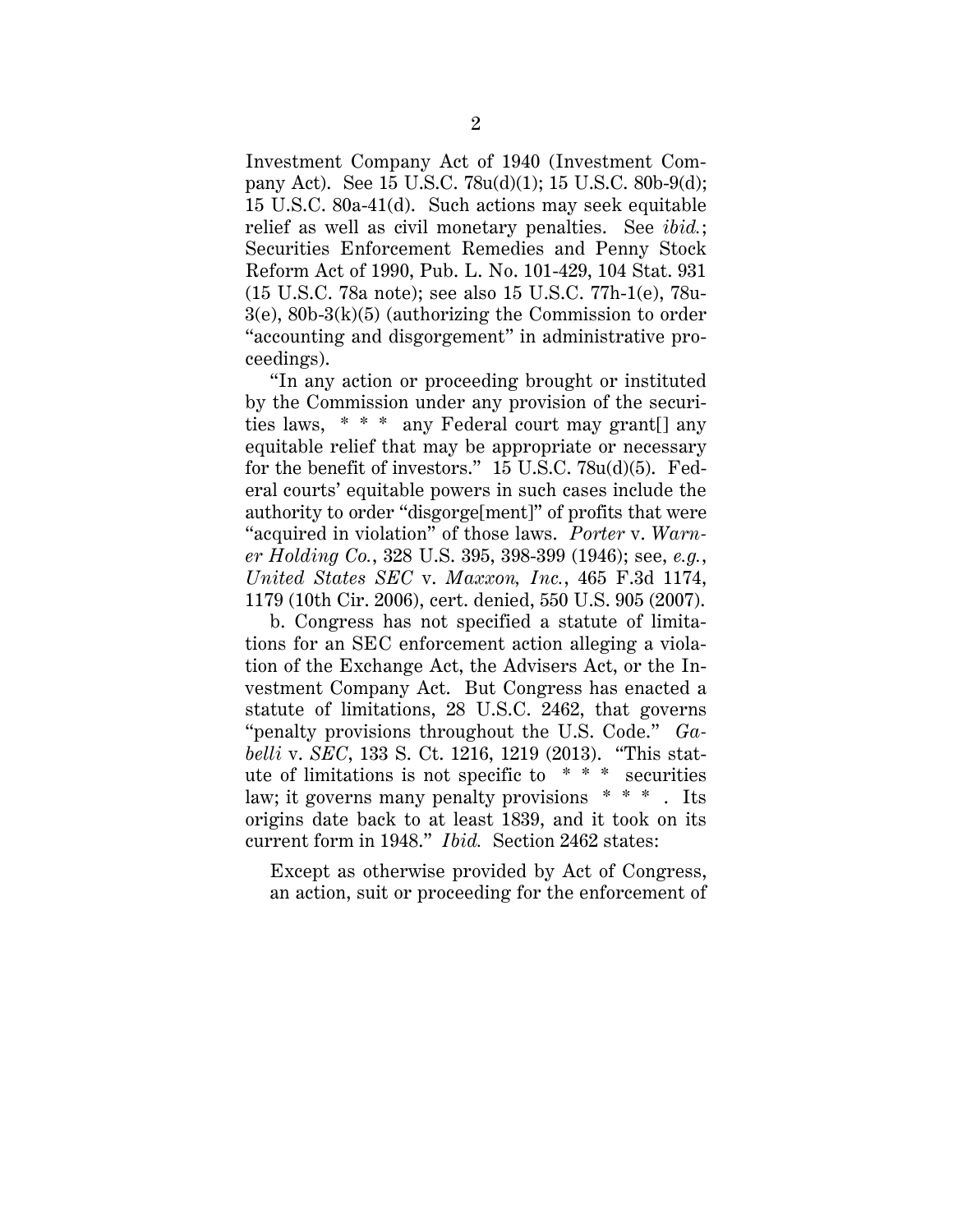any civil fine, penalty, or forfeiture, pecuniary or otherwise, shall not be entertained unless commenced within five years from the date when the claim first accrued if, within the same period, the offender or the property is found within the United States in order that proper service may be made thereon.

## 28 U.S.C. 2462.

In *Gabelli*, this Court considered the applicability of Section 2462 in a case in which the SEC sought civil monetary penalties—that is, sanctions "which go beyond compensation, are intended to punish, and label defendants wrongdoers." 133 S. Ct. at 1223; see *id.* at 1224 (declining to "[a]pply[] a discovery rule to Government penalty actions"). The Court noted that "[t]he SEC also sought injunctive relief and disgorgement, claims the District Court found timely on the ground that they were not subject to [Section] 2462." *Id.* at 1220 n.1. The Court explained that "[t]hose issues are not before us." *Ibid.*

2. Petitioner owned and controlled two Commissionregistered investment advisers: Technology Funding, Ltd., and Technology Funding, Inc. (collectively, the Advisers). See Pet. App. 3a-4a. The Advisers conducted the day-to-day operations of four business development companies: Technology Funding Medical Partners I, L.P.; Technology Funding Partners III, L.P.; Technology Funding Venture Partners IV, An Aggressive Growth Fund, L.P.; and Technology Funding Venture Partners V, An Aggressive Growth Fund, L.P. (collectively, the Funds). See *id.* at 2a-3a. The Funds "raised money from investors through public securities offerings and invested in private start-up companies that focused on technology, biotechnology, and medical diagnostics." *Ibid.*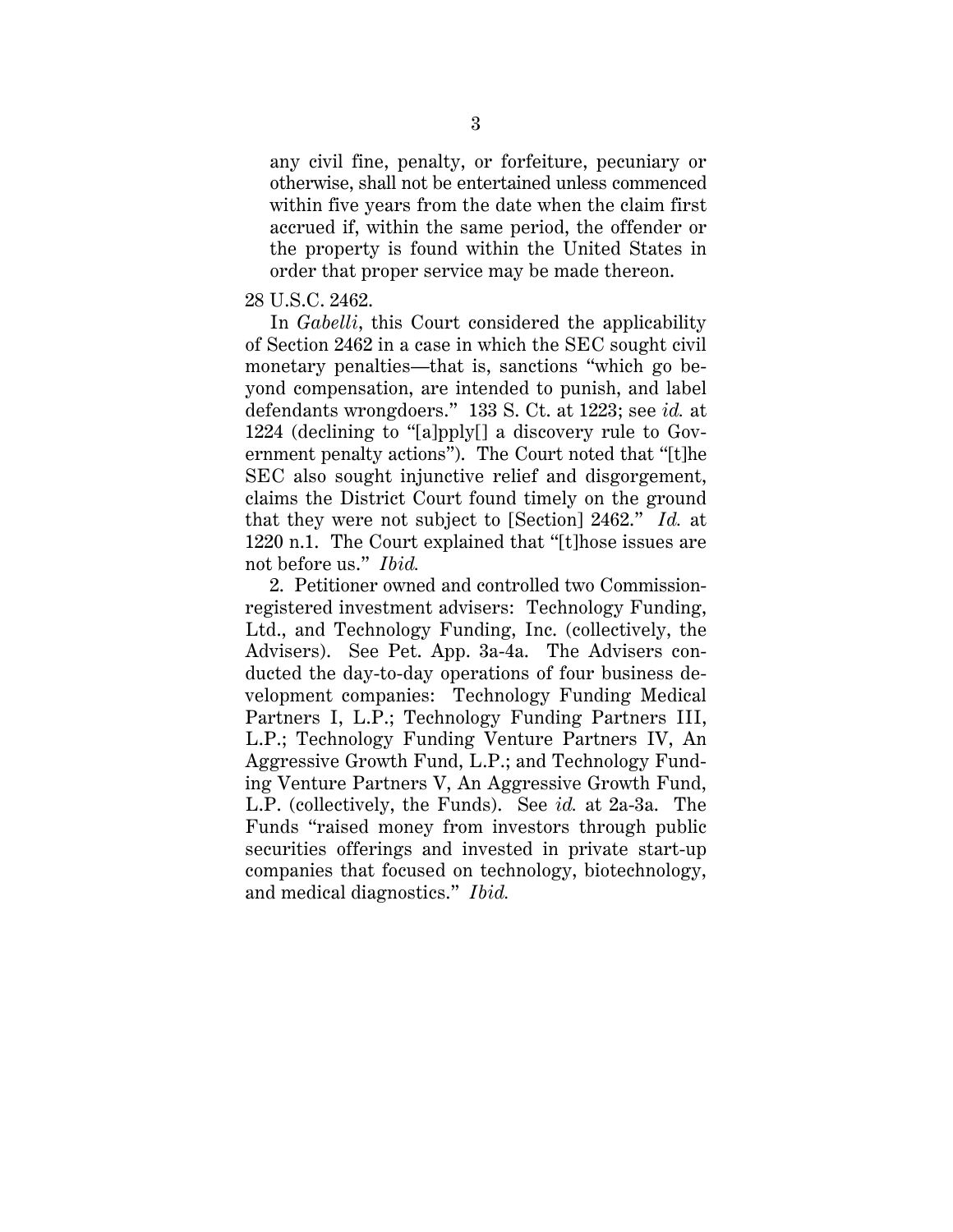Each Fund had a contract with the Advisers, signed by petitioner. Pet. App. 3a. The contracts prescribed how the Advisers would be compensated and "prohibited any payments to the Advisers that were not expressly specified." *Ibid.* Those restrictions on payment were consistent with the Advisers Act, which permits advisers of business development companies to be compensated "on the basis of a share of capital gains" only if the compensation does not exceed twenty percent of the clients' gains.  $15 \text{ U.S.C. } 80\text{b-}5(a)(1)$ and (b)(3); see Pet. App. 3a; see generally *SEC* v. *Capital Gains Research Bureau, Inc.*, 375 U.S. 180, 189 (1963) (explaining that investment advisers, which owe clients a fiduciary duty of good faith and full disclosure, generally should not "share in [the] profits of [their] clients") (internal quotation marks omitted).

Beginning in 1995, and continuing through 2006, petitioner misappropriated \$34.9 million from the Funds. See Pet. App. 3a, 5a. From 1995 through 2006, petitioner directed the Advisers' treasurer to take \$23.8 million from the Funds to reimburse the Advisers for salaries and bonuses paid to officers of the Advisers (including petitioner). See *id.* at 3a. During the same period, he directed the treasurer to take \$5 million from the Funds to make reimbursements for the Advisers' office rent. See *ibid.* And in 2000, he "caused the Advisers to take \$6.1 million" from the Funds—an amount that petitioner told the SEC was for "tax distributions" but that largely went directly to petitioner (even though he paid "only \$10,304 in federal taxes that year"). *Ibid.* Those payments "violated the contracts between the Advisers and the Funds" and exceeded the statutory limitations on compensation for investment advisers. *Id.* at 4a. Petitioner also took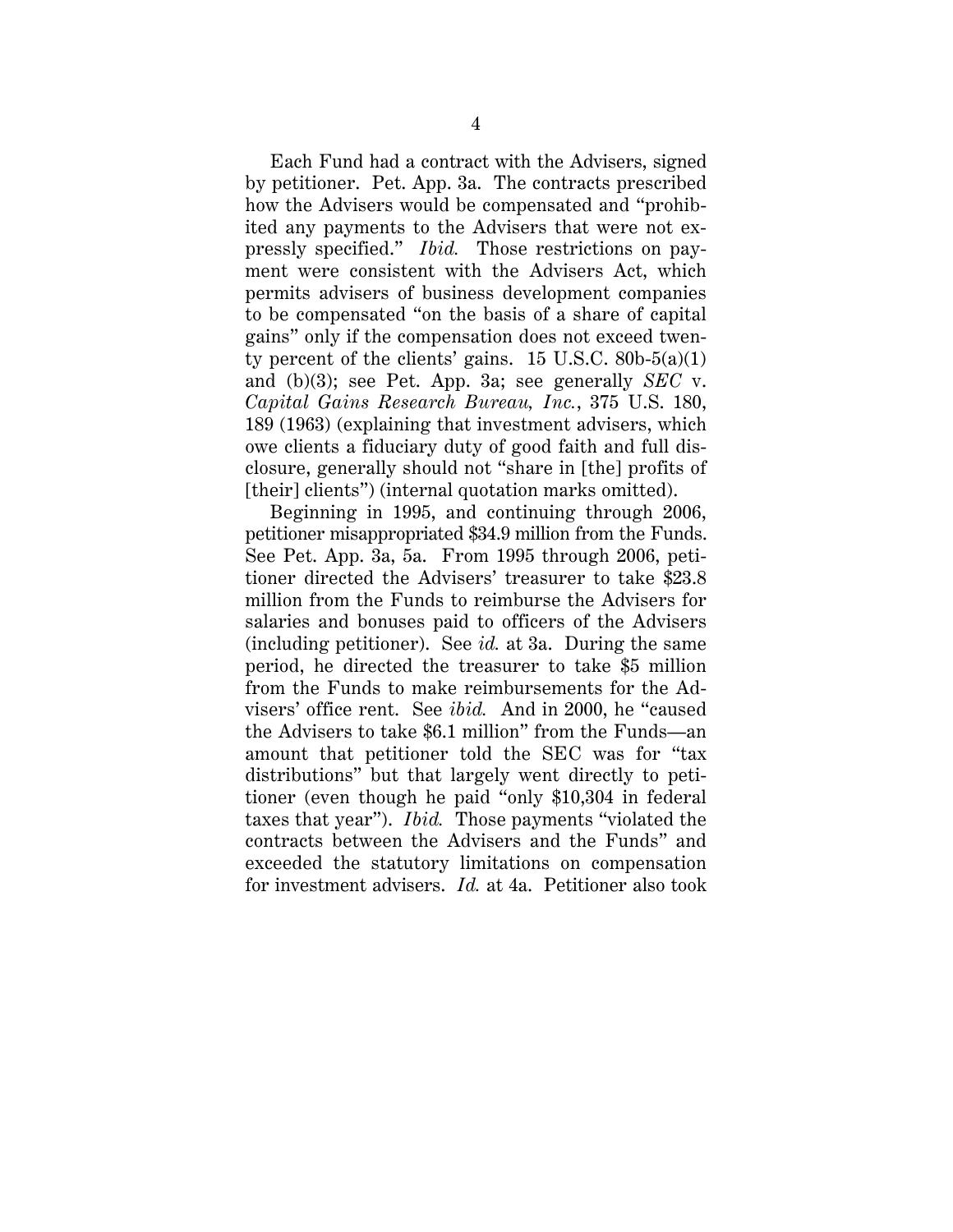various steps—including causing the Funds to make false filings with the SEC—to conceal the payments from the Funds' investors and others. *Ibid.*; see *id.* at 22a-24a.

3. a. In 2009, the SEC brought this civil enforcement action against petitioner in the United States District Court for the District of New Mexico, alleging violations of the Exchange Act, the Advisers Act, and the Investment Company Act. See Pet. App. 1a-2a; SEC C.A. Br. 7-8. After a trial, a jury found violations of all three statutes. The jury determined that petitioner had "knowingly and willfully converted the Funds' assets to his own use or to the use of another," and that he had "knowingly and substantially assisted the Advisers in defrauding the Funds, in filing false and misleading reports with the SEC, and in soliciting proxies using false and misleading proxy statements." Pet. App. 4a-5a; see SEC C.A. Br. 3 (jury found petitioner liable for primary violations and for aiding and abetting violations).

b. Based on the jury's liability determination, the SEC sought entry of final judgment ordering petitioner to "disgorge the amounts that [he] misappropriated in violation of [the] securities laws." Pet. App. 24a. The district court granted that request, ordering disgorgement of \$34,927,329, plus prejudgment interest. See *id.* at 46a-47a; see also *id.* at 24a-32a, 36a-40a, 45a-47a (permanently enjoining petitioner from violating specific provisions of the securities laws, based on a "reasonable and substantial likelihood" of further violations, and imposing a monetary penalty of \$2,354,593 for conduct within the five-year limitations period in Section 2462).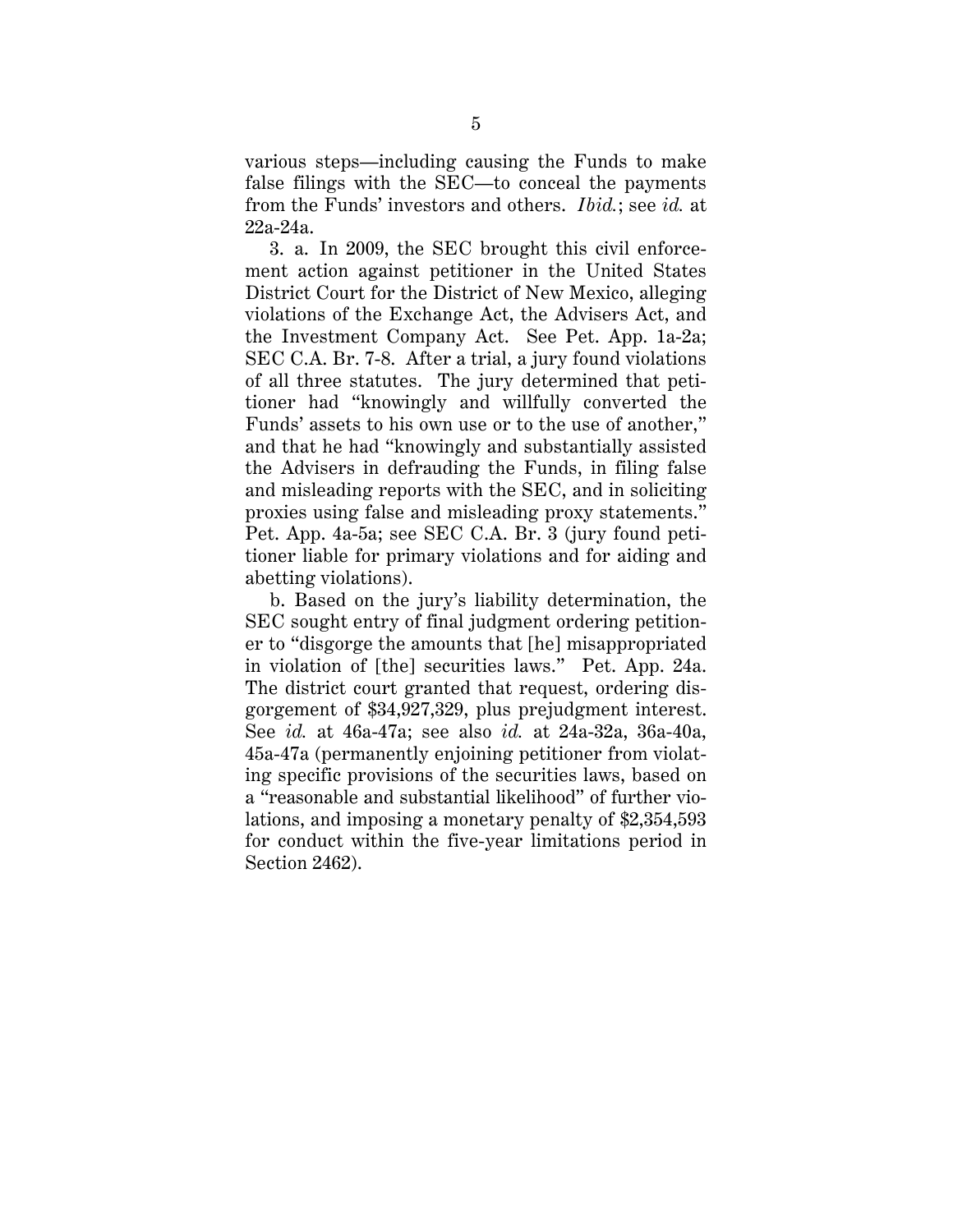The district court rejected petitioner's argument that the disgorgement remedy constituted a "penalty" covered by the Section 2462 statute of limitations. The court explained that the equitable remedy of disgorgement covered only "ill-gotten gains earned by the defendant while in violation of securities laws," Pet. App. 41a (quoting *United States* v. *Telluride Co.*, 146 F.3d 1241, 1247 (10th Cir. 1998)), and that such compensation was "remedial" and "equitable" rather than punitive, *id.* at 42a; see *id.* at 43a-44a ("Requiring [petitioner] to give up his ill-gotten gains—even those he received many years ago and those he caused to be paid to third parties—is quintessentially equitable."); *id.* at 44a-45a.

c. On appeal, petitioner contended that Section 2462's five-year statute of limitations barred the district court's disgorgement order. The Tenth Circuit rejected that argument, holding that disgorgement is not a "penalty" or "forfeiture" under Section 2462. Pet. App. 10a-17a; see *id.* at 7a-9a (reaching the same conclusion with respect to the district court's injunction).

First, the court of appeals held that disgorgement is not a "penalty." Pet. App. 10a. The court explained that "the disgorgement remedy does not inflict punishment," but "leaves the wrongdoer in the position he would have occupied had there been no misconduct." *Id.* at 11a (citation and internal quotation marks omitted). While recognizing that "disgorgement serves a deterrent purpose," the court observed that "it does so only by depriving the wrongdoer of the benefits of wrongdoing." *Ibid.* The court further explained that "there is nothing punitive about requiring a wrongdoer to pay for all the funds he caused to be improperly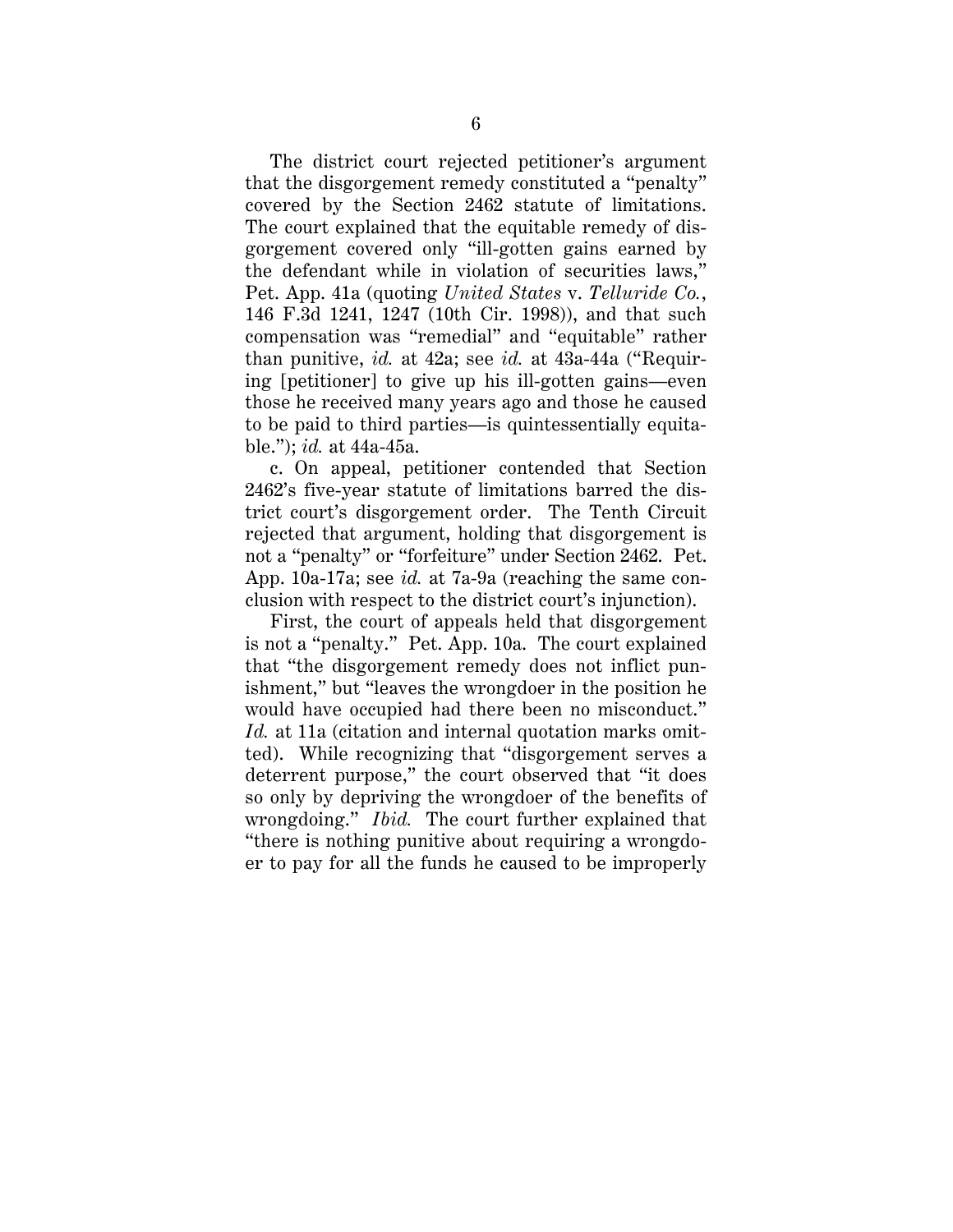diverted to others as well as to himself." *Id.* at 12a (citation omitted).

Second, rejecting the holding of *SEC* v. *Graham*, 823 F.3d 1357 (11th Cir. 2016), the court of appeals concluded that disgorgement is not a "forfeiture." Pet. App. 13a; see *id.* at 13a-14a. The court stated that, "[w]hen the term *forfeiture* is linked in [Section] 2462 to the undoubtedly punitive actions for a *civil fine* or *penalty*, it seems apparent that Congress was contemplating the meaning of *forfeiture* in [a] historical sense." *Id.* at 15a. As used in its "historical sense," the court explained, the term "forfeiture" referred to an in rem procedure to seize property based solely on its involvement in an offense, without regard to whether "[t]he owner of the seized property" was "completely innocent of any wrongdoing" or whether "the value of the property taken" had any "relation to any loss to others or gain to the owner." *Id.* at 14a-15a. The court concluded that "[t]he nonpunitive remedy of disgorgement does not fit in that company" particularly given that "we are to construe [Section] 2462 in the government's favor to avoid a limitations bar." *Id.* at 15a, 16a.

## **DISCUSSION**

This case presents an issue that has divided the circuits: whether Section 2462 applies to claims for disgorgement. The court of appeals correctly held that disgorgement is not a "penalty" or a "forfeiture" to which that provision applies. 28 U.S.C. 2462. But because the issue is important to the administration of the securities laws, and the courts of appeals have reached conflicting conclusions, this Court's review is warranted.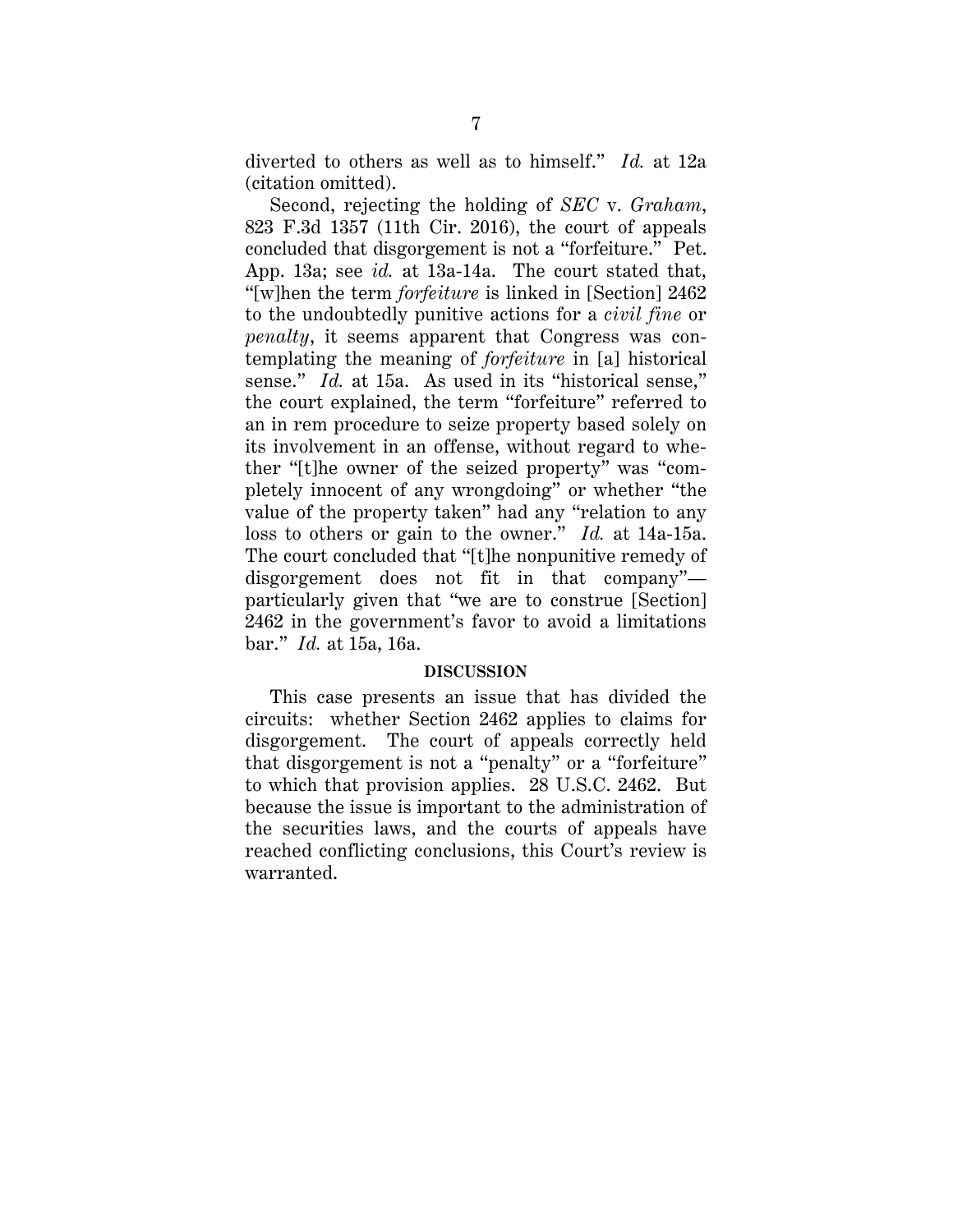1. The court of appeals correctly held that disgorgement is not a "penalty" or "forfeiture" within the meaning of Section 2462.

Disgorgement is relief "given in accordance with the principles governing equity jurisdiction." *Sheldon* v. *Metro-Goldwyn Pictures Corp.*, 309 U.S. 390, 399 (1940); see *SEC* v. *Cavanagh*, 445 F.3d 105, 118-120 (2d Cir. 2006) ("[C]hancery courts possessed the power to order equitable disgorgement in the eighteenth century."). Its purpose is "not to inflict punishment but to prevent an unjust enrichment." *Sheldon*, 309 U.S. at 399; see *Feltner* v. *Columbia Pictures Television, Inc.*, 523 U.S. 340, 352 (1998) ("[W]e have characterized as equitable \* \* \* actions for disgorgement of improper profits."). Because of disgorgement's quintessentially remedial nature, disgorgement "differs greatly from \* \* \* damages and penalties." *Porter* v. *Warner Holding Co.*, 328 U.S. 395, 402 (1946) (discussing equitable remedy of restitution); see *Gabelli* v. *SEC*, 133 S. Ct. 1216, 1223 (2013) (explaining that a "penalty" within the meaning of Section 2462 is a sanction "intended to punish" the defendant).

Disgorgement also is not a "forfeiture" within the meaning of Section 2462. In *Meeker* v. *Lehigh Valley R.R. Co.*, 236 U.S. 412 (1915), the Court stated that "[t]he words 'penalty or forfeiture' in" a predecessor version of Section 2462 "refer to something imposed in a punitive way for an infraction of a public law." *Id*. at 423. Disgorgement, by contrast, is intended to prevent unjust enrichment, not to punish a wrongdoer for having committed the violation. See *Sheldon*, 309 U.S. at 399. The court of appeals also observed that the word "forfeiture" has historically been used to refer to an "in rem procedure to take 'tangible property used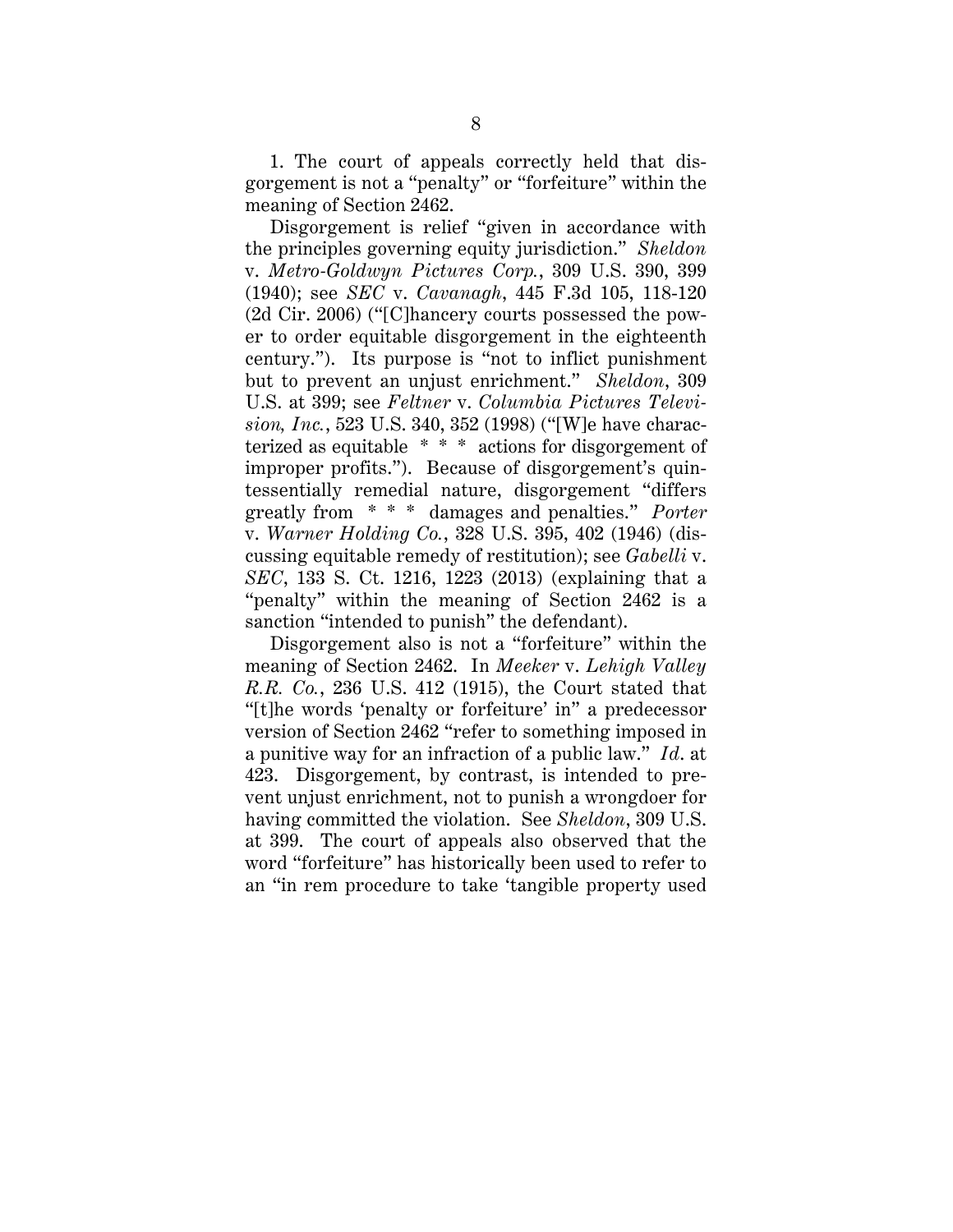in criminal activity,'" without regard to the culpability of the property's owner. Pet. App. 14a (quoting *United States* v. *92 Buena Vista Ave.*, 507 U.S. 111, 118 (1993) (opinion of Stevens, J.)); see, *e.g.*, *United States* v. *Mann*, 26 F. Cas. 1153, 1154 (D.N.H. 1812) (Story, J.). The order at issue here, by contrast, imposed "an equitable obligation to return a sum equal to the amount wrongfully obtained, rather than a requirement to replevy a specific asset." *SEC* v. *Banner Fund Int'l*, 211 F.3d 602, 617 (D.C. Cir. 2000) (describing disgorgement remedy).

2. The decision below is consistent with decisions of other courts of appeals that have held that the Section 2462 statute of limitations does not apply to disgorgement. See *Riordan* v. *SEC*, 627 F.3d 1230, 1234- 1235 & n.1 (D.C. Cir. 2010) (rejecting contention that disgorgement is a "forfeiture covered by § 2462," and stating that "there is no statute of limitations for SEC disgorgement actions"); *SEC* v. *Tambone*, 550 F.3d 106, 148 (1st Cir. 2008) (stating that Section 2462 applies "only to penalties sought by the SEC," not to disgorgement), reh'g en banc granted and opinion withdrawn, 573 F.3d 54 (1st Cir. 2009), reinstated in relevant part, 597 F.3d 436 (1st Cir. 2010); see also *SEC* v. *Rind*, 991 F.2d 1486, 1490-1493 (9th Cir.) (holding that the Commission's claims for disgorgement are not subject to any statute of limitations, without discussing Section 2462), cert. denied, 510 U.S. 963 (1993); cf. *SEC* v. *Pentagon Capital Mgmt.*, 725 F.3d 279, 288 (2d Cir. 2013) (affirming order to disgorge amounts wrongfully obtained more than five years before the Commission's complaint was filed, without addressing the applicability of Section 2462), cert. denied, 134 S. Ct. 2896 (2014).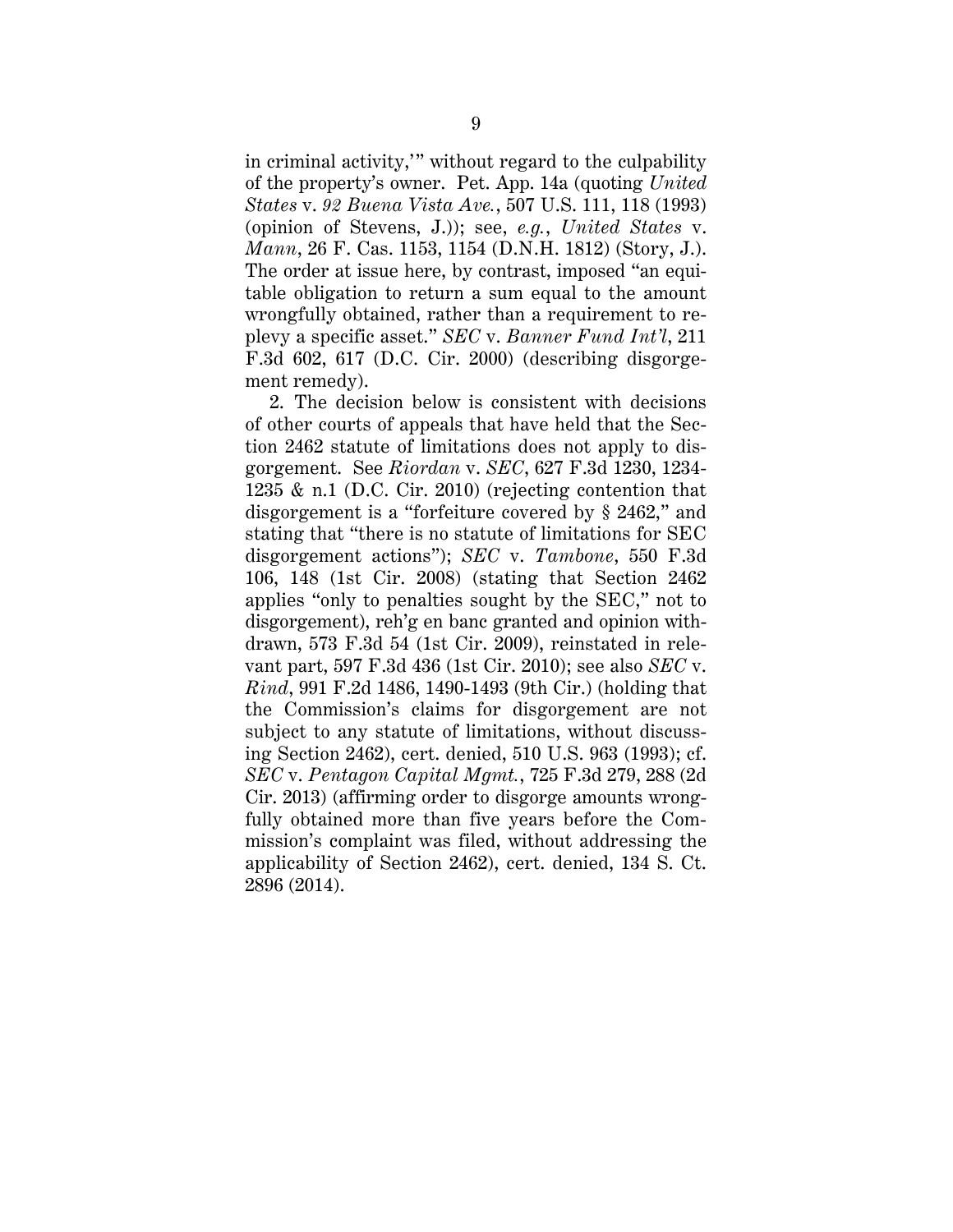The decision below conflicts, however, with the Eleventh Circuit's decision in *SEC* v. *Graham*, 823 F.3d 1357 (11th Cir. 2016), which held that "[Section] 2462's statute of limitations applies to disgorgement." *Id.* at 1363. In *Graham*, the court of appeals concluded that a "forfeiture" occurs "when a person is forced to turn over money or property because of a crime or wrongdoing," *ibid.*, and that disgorgement is "[t]he act of giving up something (such as profits illegally obtained) on demand or by legal compulsion." *Ibid.*  (citation omitted; brackets in original). The court found "no meaningful difference in the definitions of disgorgement and forfeiture" and therefore deemed disgorgement to be a form of "forfeiture." *Ibid.* 1 *Graham* cannot be reconciled with the decision below, or with the decisions of the other courts of appeals (see p. 9, *supra*) that have construed Section 2462 not to apply to disgorgement. $^2$ 

3. a. The question presented is important and warrants resolution by this Court.

"Disgorgement plays a central role in the enforcement of the securities laws." *Rind*, 991 F.2d at 1491. The Commission seeks disgorgement in the majority of its enforcement actions, so as to deprive wrongdoers of unjust enrichment obtained as a result of securities-

 <sup>1</sup> Because the court in *Graham* held that an SEC disgorgement remedy is a "forfeiture" within the meaning of Section 2462, the court found it unnecessary to decide whether disgorgement is also a "penalty" under that provision. See 823 F.3d at 1363 n.3.

 $2$  The question whether Section 2462 applies to disgorgement is currently presented in a fully briefed case pending in the Second Circuit. See *United States SEC* v. *Wyly*, No. 15-2821 (2d Cir.). It is also presented in a fully briefed and argued case pending in the Eighth Circuit. See *SEC* v. *Crawford*, No. 16-1405 (8th Cir.) (argued Nov. 16, 2016).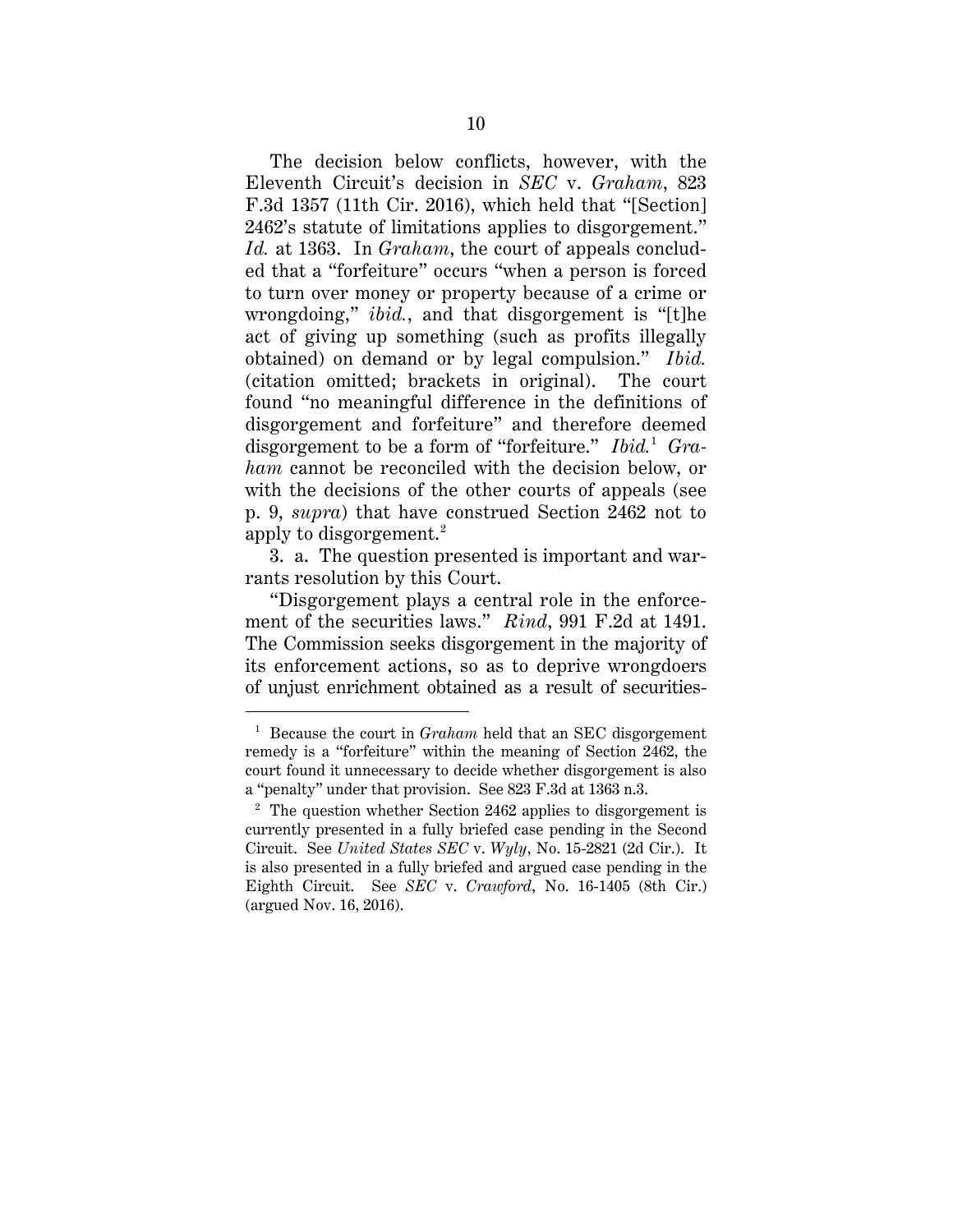law violations. See, *e.g.*, U.S. SEC, *Select SEC and Market Data, Fiscal 2015*, www.sec.gov/reportspubs/ select-sec-and-market-data/secstats2015.pdf (last visited Dec. 9, 2016); see also H.R. Rep. No. 616, 101st Cong., 2d Sess. 17 (1990).

In the Eleventh Circuit, where the SEC has two regional offices, see U.S. SEC, *SEC Regional Offices*, https://www.sec.gov/page/sec-regional-offices (last visited Dec. 9, 2016), the Commission is currently impeded by the decision in *Graham* from obtaining the full disgorgement remedies to which it is entitled. *Graham* affects SEC enforcement actions filed in nine federal judicial districts, as well as SEC administrative proceedings that are appealed to the Eleventh Circuit. The decision therefore stands as a significant obstacle to national uniformity in administration of the securities laws. See *Lampf, Pleva, Lipkind, Prupis & Petigrow* v. *Gilbertson*, 501 U.S. 350, 357-361 (1991) (opinion of Blackmun, J.) (indicating that the "federal interests in predictability and judicial economy counsel" national uniformity with respect to the statute of limitations for private claims for violation of Section 10(b) and SEC Rule 10b-5); see also, *e.g.*, *Wilson* v. *Garcia*, 471 U.S. 261, 266 (1985) ("Few areas of the law stand in greater need of firmly defined, easily applied rules than does the subject of periods of limitations.") (citation omitted).

b. This case is an appropriate vehicle for resolution of the question presented. Petitioner adequately preserved his argument that the disgorgement order in this case ran afoul of Section 2462. He contended in the court of appeals that "an order of disgorgement and a permanent injunction can qualify as punitive measures for purposes of [Section] 2462"; that "[g]iv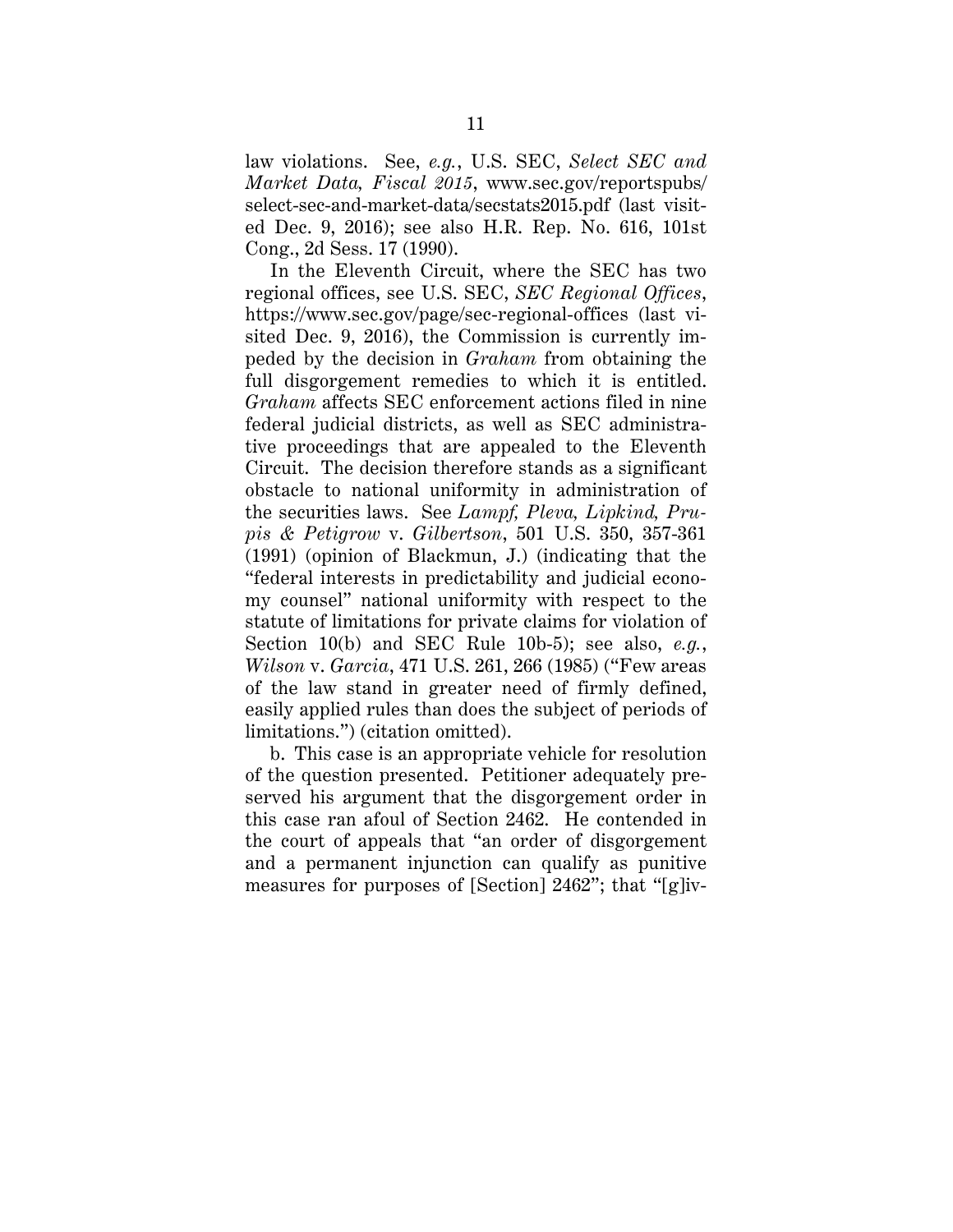en the impossibility of restoring the status quo *ante* , the District Court's order of disgorgement \* \* \* serve[s] only to penalize [petitioner]"; and that "the District Court's \$53,004,432 disgorgement order is a form of punitive forfeiture imposed on [petitioner] for his proscribed conduct, going far beyond remedying the damage caused to the harmed parties by [his] action." Pet. C.A. Br. 45, 47-49 (citation and internal quotation marks omitted; final set of brackets in original).

If this Court grants certiorari and resolves the question presented in petitioner's favor, the disgorgement award in the district court's final judgment would be reduced. That judgment orders disgorgement of approximately \$34.9 million. See Pet. App. 5a, 32a. A significant portion of the funds that petitioner misappropriated, however, were taken more than five years before the Commission filed its complaint in this case. See D. Ct. Doc. 181, at 1-2 (Jan. 21, 2015) (stating that "the limitations period for purposes of Section 2462 began on October 27, 2004, five years before the complaint, and ended on October 27, 2009," and that petitioner "took \$5,004,773 within the limitations period"). Thus, while application of Section 2462 would not wholly preclude the imposition of a disgorgement remedy here, it would substantially reduce the amount that petitioner could be required to disgorge.